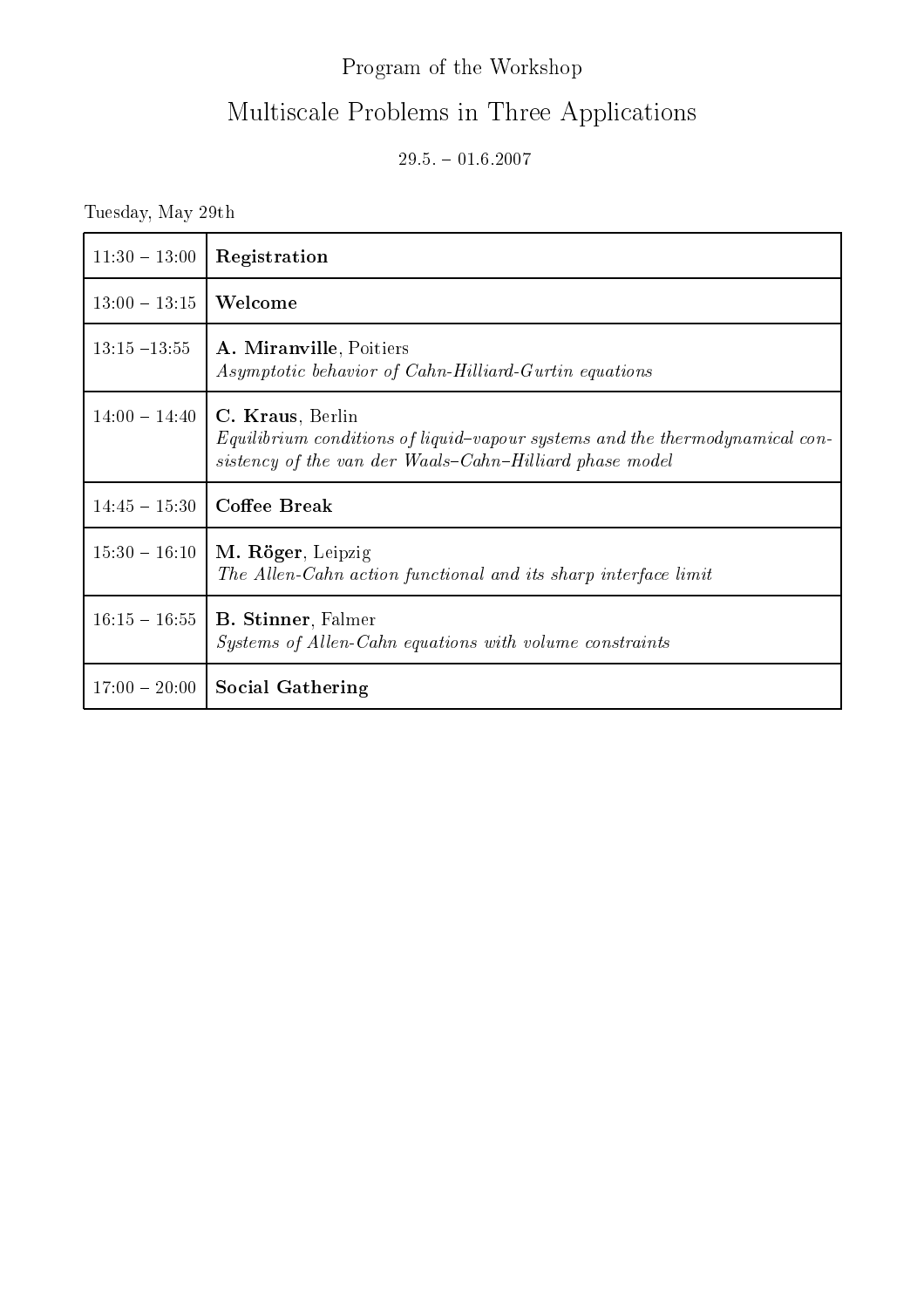Wednesday, May 30th

| $9:00 - 9:40$   | C. Rohde, Stuttgart<br>A numerical method for a sharp-interface model for phase transitions in com-<br><i>pressible flow</i>           |
|-----------------|----------------------------------------------------------------------------------------------------------------------------------------|
| $9:45 - 10:25$  | L. Mugnai, Leipzig<br>From atomistic to continuum models of elasticity and plasticity,<br>"Kac-<br>potentials" as an intermediate step |
| $10:30 - 11:00$ | <b>Coffee Break</b>                                                                                                                    |
| $11:00 - 11:40$ | A. Mielke, Berlin<br>Weak convergence and homogenization in Hamiltonian systems                                                        |
| $11:45 - 12:25$ | C. Patz, Berlin<br>On dispersive stability of Hamiltonian systems on lattices                                                          |
| $12:30 - 14:00$ | Lunch                                                                                                                                  |
| $14:00 - 14:40$ | P. Rosenau, Tel-Aviv<br>Macro-complexity Micro-simplicity and vice versa: Problems and Paradoxes                                       |
| $14:45 - 15:25$ | A. Vainstein, Pittsburgh<br>Dynamics of steps along a martensitic phase boundary                                                       |
| $15:30 - 16:00$ | <b>Coffee Break</b>                                                                                                                    |